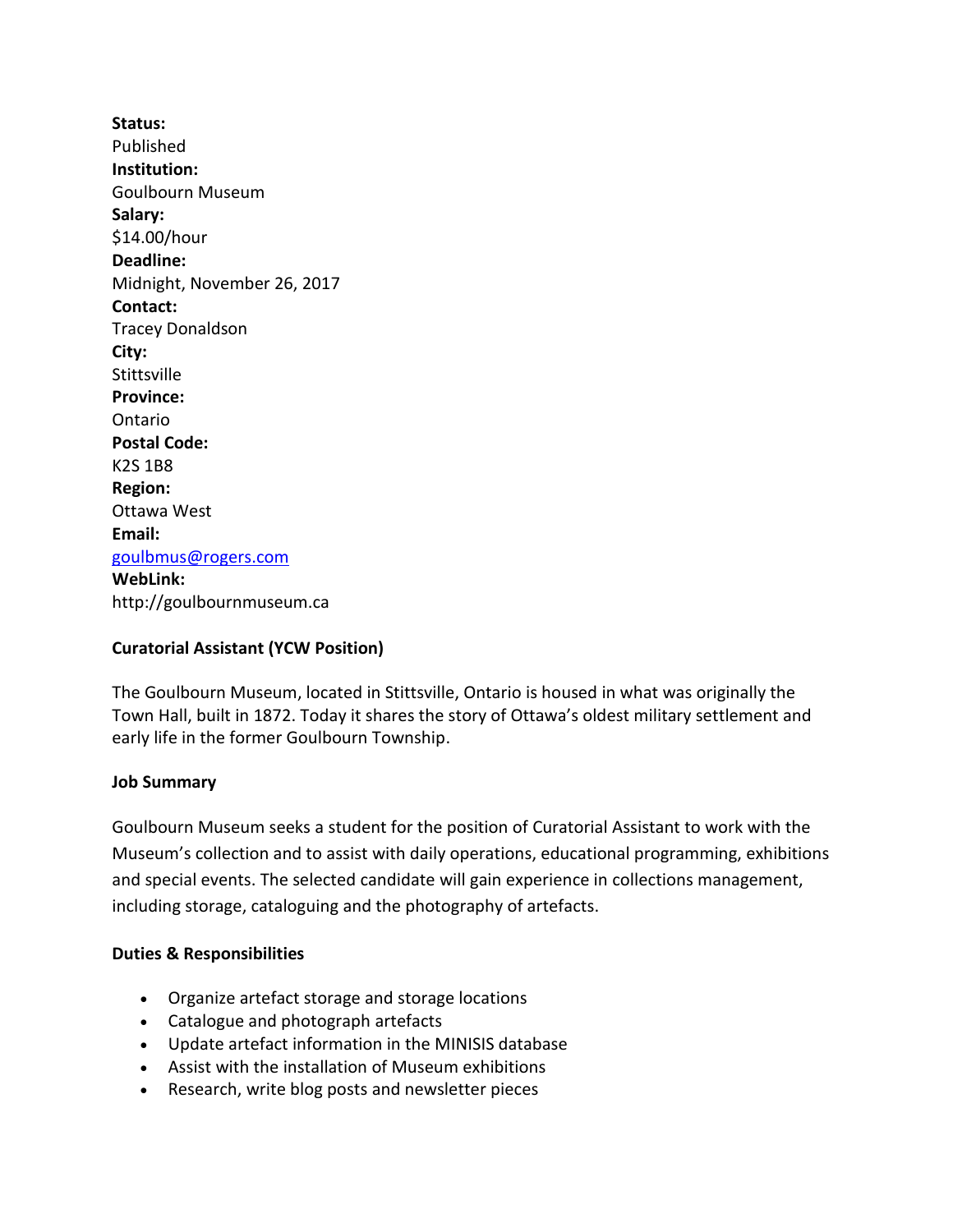- Assist with the delivery of educational programs and events
- Open and close Museum, perform gift shop transactions and work as part of the visitor services team
- Maintain building and grounds for visitors to the Museum's site

# **Qualifications**

- A Canadian citizen or permanent resident entitled to work in Canada
- Candidate is age 15-30
- Meets employment requirements for Young Canada Works
- Excellent English language skills and computer competency
- Proficient research and writing skills
- Preference given to candidates with a background in history, curatorial studies, library and information studies, museum studies or with experience in a museum environment
- French is an asset
- Ability to move large items such as exhibition, programming and event supplies weighing up to 50 pounds to a height of 3-5 feet between buildings, up and down stairs and across parking lots

# **Competencies**

- Technology: Use of MINISIS database, Adobe Creative Suites and web-based programs
- Communications: Interpersonal and public speaking
- Organization: Track projects and measurable outcomes
- Customer Service: Ensure visitors have a positive experience
- Research: Artefact history, exhibition content and historical presentations
- Time Management: Deliver content within specified time requirements

This position is partially funded by Young Canada Works. All offers of employment for this position will be conditional upon satisfactory reference checks. There is no public transportation to the Museum site. Work includes weekends and statutory holidays. We thank all applicants, however only those selected for an interview will be contacted.

# **Positions Available:** 1

**Duration:** 12 weeks

**Hours:** 30 hours a week

# **Anticipated Start Date:** Monday, December 4, 2017

**Salary:** \$14.00/hr.